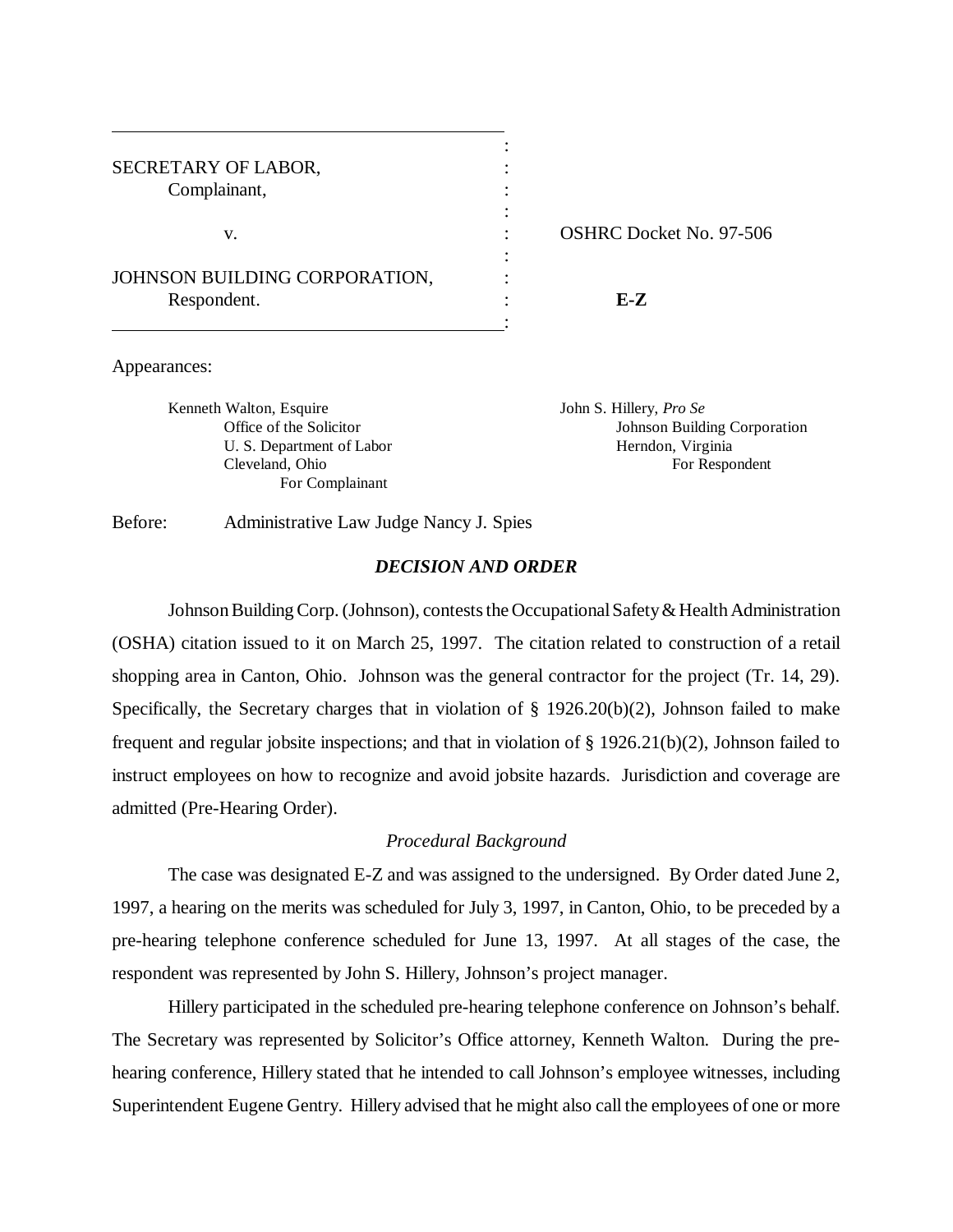of the subcontractors. At the conclusion of the pre-hearing conference, the parties were reminded that if the case was not resolved by settlement, I would see each at the hearing on July 3, 1997. Several days before the scheduled hearing, my office spoke with Hillery and with counsel for the Secretary. Each advised that settlement was not possible. Each further stated that he was ready to proceed to hearing (Tr. 4). In addition, counsel for the Secretary spoke with Hillery within a week of the hearing, and Hillery assured him that he would be at the hearing (Tr. 38).

The Secretary's counsel and witness appeared on July 3, 1997, at the designated time and place in Canton, Ohio. Neither Hillery, Gentry, nor any other witness appeared for respondent. I requested that my office contact Johnson to determine why Hillery had been delayed past the starting time for the hearing. Having reached Hillery in Herndon, Virginia, by telephone, Hillery advised my office that he did not intend to appear and that Superintendent Gentry informed him that morning that he would not attend either. Hillery made no effort to notify my office or opposing counsel of his decision not to participate in the hearing which he had requested. The Secretary's counsel moved to dismiss arguing that Johnson had abandoned the case. A ruling on the motion was deferred.<sup>1</sup> As discussed more fully below, the Secretary presented evidence which established Johnson's *prima facie* violation of each of the cited standards.

#### *The Inspection*

OSHA Compliance Officers Diane Fossum and Tom Henry inspected the Johnson worksite on March 18, 1997, and again visited the site on March 19, 1997. On March 18, 1997, Fossum waited in a parking lot adjacent to the Johnson site to meet fellow compliance officer Henry. They intended to begin an unrelated, scheduled inspection at another location. From the parking lot, Fossum observed individuals on the Johnson jobsite walking on trusses on top of a building and walking or climbing on a scaffold. No fall protection was in use (Exh. C-1; Tr. 13-16). Based upon her observations, when Henry arrived, the compliance officers determined that they should inspect the Johnson site. They identified themselves to Johnson's Superintendent Gentry, who was Johnson's only employee there. Gash Concrete Corp. (Gash), the concrete subcontractor, also had employees on the site at the time of the inspection. Gash's employees were the individuals Fossum observed from the parking lot (Tr. 34).

 $^1$  Respondent has not requested reinstatement pursuant to Commission Rule 64(b). Because of the disposition of the case on the merits, it is unnecessary to rule on the Motion to Dismiss.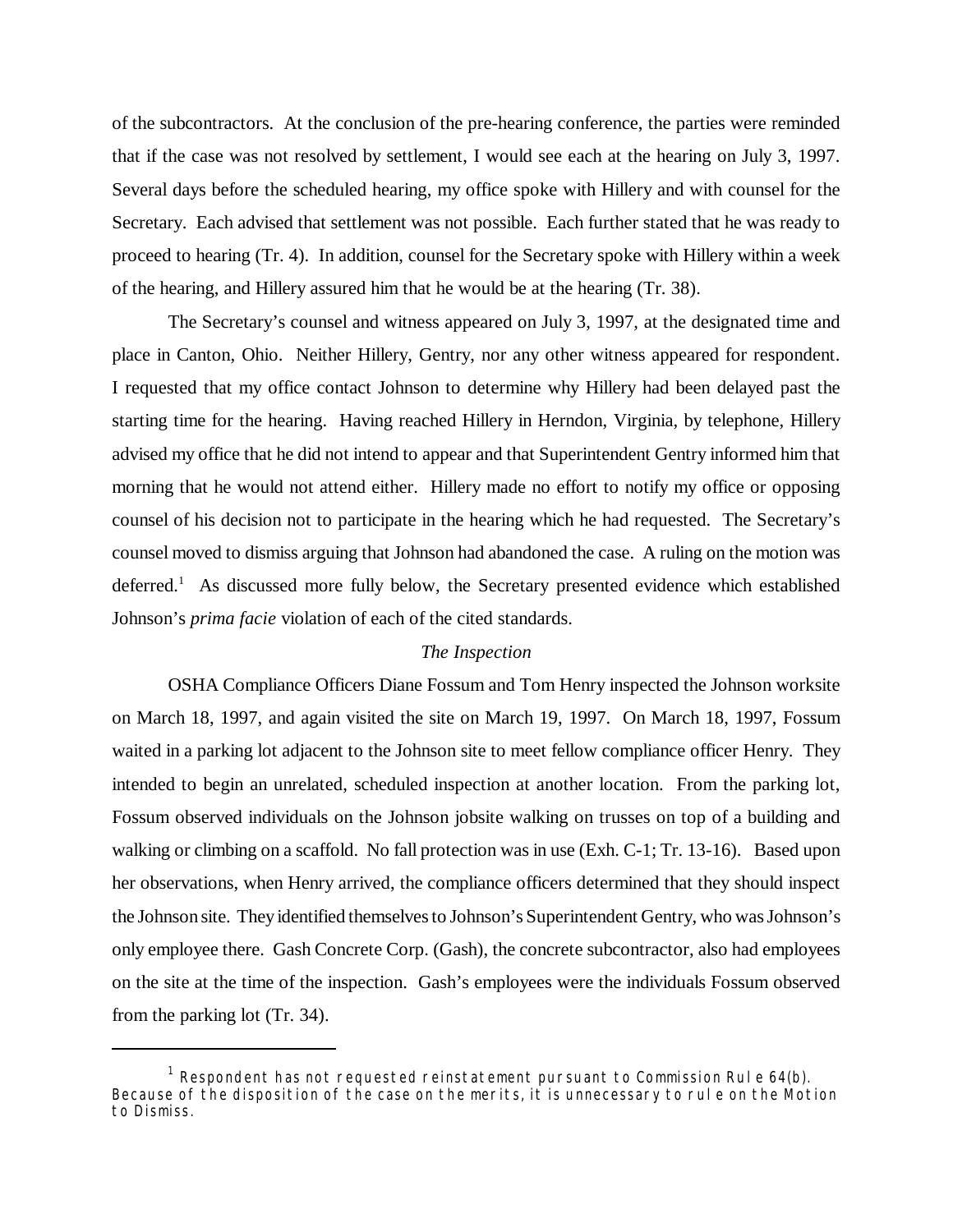In addition to the lack of fall protection, the scaffolding being used by Gash's employees was not fully planked. The sizes of the planking varied, and the planking was not secured to the scaffold. Ladders resting on the scaffold 18 to 20 feet above the ground, likewise, were not secured. The employees worked around and under the scaffolding without wearing hard hats or other head protection (Exh. C-2, C-3; Tr. 19-20, 36). Fossum and Henry completed Johnson's inspection midmorning and left for their previously planned inspection site.

The next morning on March 19, 1997, while waiting at the same parking lot, Fossum noticed employees on the Johnson jobsite working from a 14-foot high platform, again without fall protection. The compliance officers returned to the Johnson site to advise Gentry of their observation. Gentry was in Johnson's job trailer when they arrived. The trailer window afforded a clear view of the platform and the employees' activities (Exh. C-5, C-6; Tr 26-27).

## **Citation 1**

## **Items 1 and 2: §§ 1926.20(b)(2) and .21(b)(2)**

The Secretary asserts that Johnson did not properly inspect the worksite for safety hazards and that it failed to train employees to recognize and avoid hazardous conditions. Johnson's prehearing position was that the individual subcontractor alone was responsible for the safety of its employees. Johnson's position ignores the fact that a prime contractor may be liable for violations to which a subcontractor's employees are exposed, if the prime contractor has general supervisory authority over the worksite and has notice of the violations.

Johnson had control over the worksite (Tr. 29). Because of the obviousness of the fall protection, scaffolding, and head injury hazards, Johnson had notice that it should take steps to assess the safety of the jobsite. Specifically referring to a contractor's obligation to inspect and train, "generally speaking, it is primarily the general contractor's responsibility to coordinate the subcontractors." *Worcester Steel Erectors, Inc.*, 16 BNA OSHC 1409, 1412 & n.4 (No. 89-1206, 1993). *See also A/C Electric Co.*, 15 BNA OSHC 1425, 1427-28 (6th Cir., 1991); *Blount Intl., Ltd.*, 15 BNA OSHC 1897, 1899-1900 & 1902-03 (No. 89-1394, 1992).

Gentry advised Fossum that he had not inspected the site for safety nor did he seek documentation that any subcontractor inspected for safety (Tr. 23, 24). In fact, Fossum and Henry determined that Gash had not made a safety inspection of its work operations either (Tr. 36). It is questionable whether Johnson gave Gentry the means to determine compliance with safety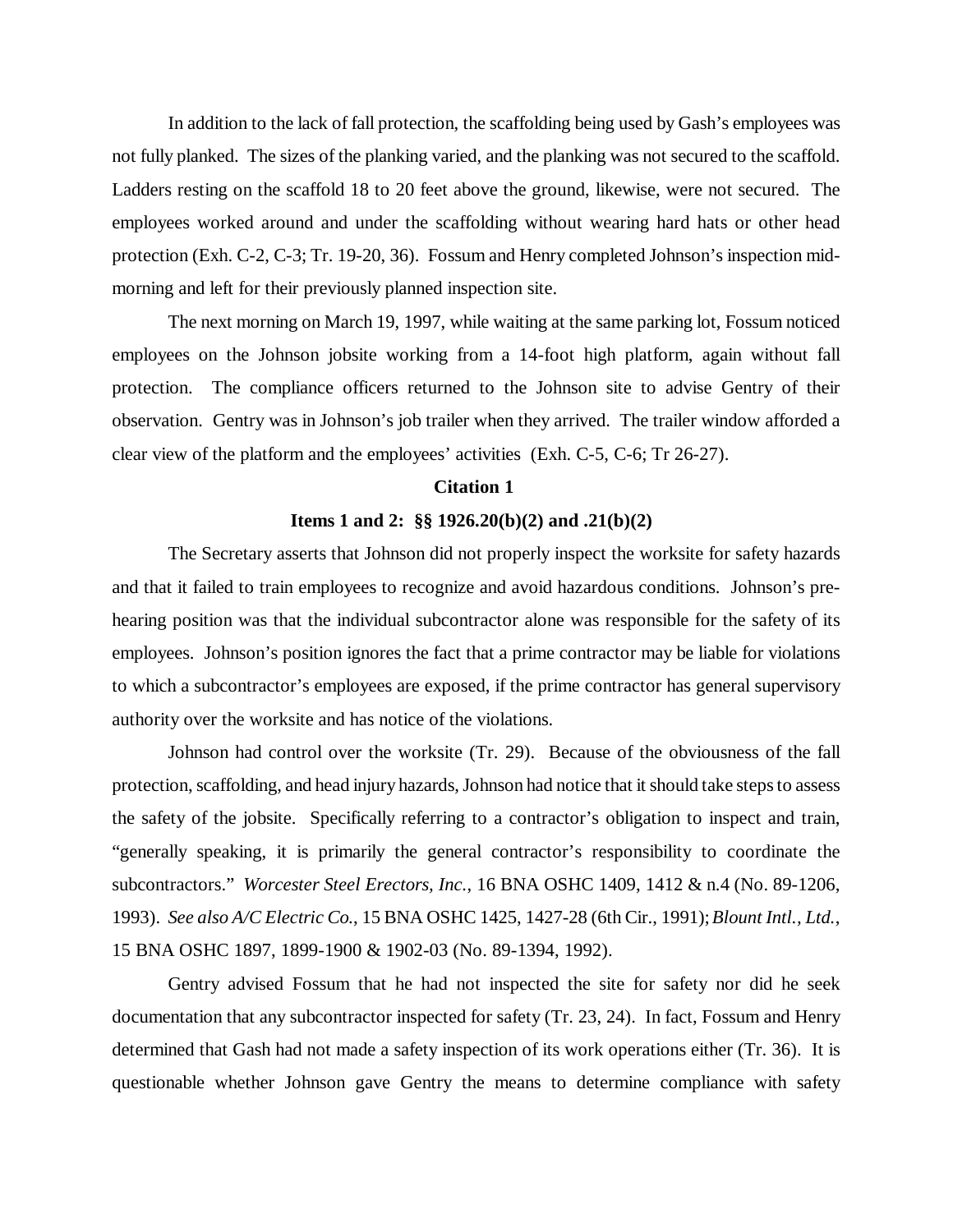requirements. On its Canton jobsite, Johnson had no hazard communication program, no safety and health programs, no training documents, no emergency evacuation or response procedures, and no other documents relating to safety. In spite of the fact that Johnson began work on the project more than a month before the inspection, Gentry "was still waiting on programs from the main office" (Tr. 22-23, 33).

Likewise, Johnson made no effort to train, to coordinate training, or to seek documentation from subcontractors that employees had been trained to perform their work safely. Gash had no documented training or safety programs for its employees (Tr. 32, 35-36). Gentry's attitude toward safety is understood from his explanation to Fossum that he did not wear a hard hat or seek to enforce a hard hat policy because he had been told "OSHA is not strong on it so, therefore [I] did not implement it" (Tr. 37).

Johnson, a controlling employer with notice of the hazards, made no effort to coordinate inspections or training on the jobsite. Johnson, through Gentry, had knowledge of this omission. Johnson violated §§ 1926.20(b)(2) and .21(b)(2). Employees were exposed to fall hazards from platforms and scaffolds and head injuries from falling debris. Ignoring the hazards and failing to train employees to avoid such hazards subjected employees to the possibility of death or serious physical injury. The violations are affirmed as serious.

#### *Penalty*

In arriving at an appropriate penalty, the Commission must give "due consideration" to the size of the employer's business, the gravity of the violation, the employer's good faith, and history of past violations. *J.A. Jones Constr. Co.,* 15 BNA OSHC 2201, 2213-14 (No. 87-2059, 1993). These factors are not accorded equal weight. The gravity of the violation is the primary element in the penalty assessment. *Trinity Indus.,* 15 BNA OSHC 1481, 1483 (No. 88-691, 1992).

 Johnson had 20 employees at the time of the inspection and is a small employer. The Secretary correctly concluded that no credit for good faith is available to Johnson. Johnson ignored its safety and health responsibilities. Other than perhaps having a safety checklist, which may have existed at its home office but not on the site, Johnson had no safety program or training for its employees. Johnson's past history is assessed as a positive factor. It had not been previously inspected and had no record of previous violations. Five employees were affected (Tr. 31, 35, 37). The gravity of the violation is moderately high because of the likelihood of falls or head injuries on